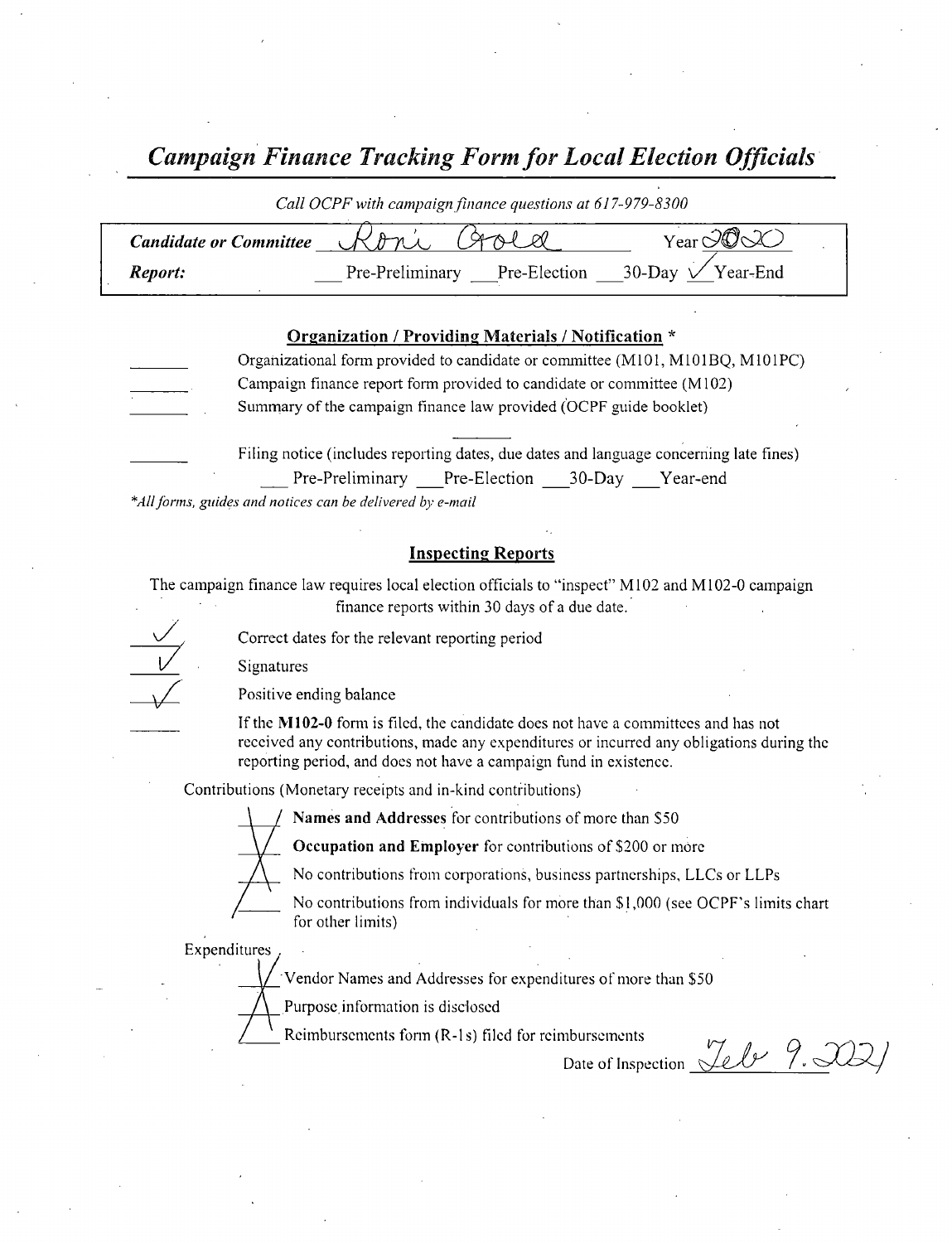|                                   |                                                                                                                                                                                                                                                                                                                                                                                                                                                                                                                                                                                                                                                                                                                                                                                                                                                                                                                                                                                                                                                                                  |                                                                  | W<br>旧<br>旨<br>$\mathbb{G}$<br>문                     |
|-----------------------------------|----------------------------------------------------------------------------------------------------------------------------------------------------------------------------------------------------------------------------------------------------------------------------------------------------------------------------------------------------------------------------------------------------------------------------------------------------------------------------------------------------------------------------------------------------------------------------------------------------------------------------------------------------------------------------------------------------------------------------------------------------------------------------------------------------------------------------------------------------------------------------------------------------------------------------------------------------------------------------------------------------------------------------------------------------------------------------------|------------------------------------------------------------------|------------------------------------------------------|
|                                   |                                                                                                                                                                                                                                                                                                                                                                                                                                                                                                                                                                                                                                                                                                                                                                                                                                                                                                                                                                                                                                                                                  | Form CPF M 102: Campaign Finance Report<br><b>Municipal Form</b> | 9 2021<br>FEB                                        |
|                                   |                                                                                                                                                                                                                                                                                                                                                                                                                                                                                                                                                                                                                                                                                                                                                                                                                                                                                                                                                                                                                                                                                  | Office of Campaign and Political Finance                         |                                                      |
|                                   |                                                                                                                                                                                                                                                                                                                                                                                                                                                                                                                                                                                                                                                                                                                                                                                                                                                                                                                                                                                                                                                                                  |                                                                  | CITY CLERKS OFFICE                                   |
| Corymonwealth<br>of Massachusetts |                                                                                                                                                                                                                                                                                                                                                                                                                                                                                                                                                                                                                                                                                                                                                                                                                                                                                                                                                                                                                                                                                  |                                                                  | NORTHAMPTON, MA 01060                                |
|                                   |                                                                                                                                                                                                                                                                                                                                                                                                                                                                                                                                                                                                                                                                                                                                                                                                                                                                                                                                                                                                                                                                                  |                                                                  | File with: City or Town Clerk or Election Commission |
|                                   | Fill in Reporting Period dates: Reginning Date:                                                                                                                                                                                                                                                                                                                                                                                                                                                                                                                                                                                                                                                                                                                                                                                                                                                                                                                                                                                                                                  | <b>Ending Date:</b><br>Jan 1, 2020                               | Dec 31, 2020                                         |
|                                   | Type of Report: (Check one)                                                                                                                                                                                                                                                                                                                                                                                                                                                                                                                                                                                                                                                                                                                                                                                                                                                                                                                                                                                                                                                      |                                                                  |                                                      |
|                                   | $\Box$ Sth day preceding preliminary $\Box$ Sth day preceding election $\Box$ 30 day after election                                                                                                                                                                                                                                                                                                                                                                                                                                                                                                                                                                                                                                                                                                                                                                                                                                                                                                                                                                              | $X$ year-end report                                              | $\Box$ dissolution                                   |
| Roni Gold                         |                                                                                                                                                                                                                                                                                                                                                                                                                                                                                                                                                                                                                                                                                                                                                                                                                                                                                                                                                                                                                                                                                  | Committee to Elect Roni Gold                                     |                                                      |
|                                   | Candidate Full Name (if applicable).                                                                                                                                                                                                                                                                                                                                                                                                                                                                                                                                                                                                                                                                                                                                                                                                                                                                                                                                                                                                                                             | Committee Name                                                   |                                                      |
|                                   | School Committee At Large Northampton                                                                                                                                                                                                                                                                                                                                                                                                                                                                                                                                                                                                                                                                                                                                                                                                                                                                                                                                                                                                                                            | Melissa Ippolito                                                 |                                                      |
|                                   | Office Sought and District                                                                                                                                                                                                                                                                                                                                                                                                                                                                                                                                                                                                                                                                                                                                                                                                                                                                                                                                                                                                                                                       | Name of Committee Treasurer                                      |                                                      |
|                                   | 15 Linden Street Northampton, MA 01060                                                                                                                                                                                                                                                                                                                                                                                                                                                                                                                                                                                                                                                                                                                                                                                                                                                                                                                                                                                                                                           | 15 Linden Street Northampton, MA 01060                           |                                                      |
|                                   | Residential Address                                                                                                                                                                                                                                                                                                                                                                                                                                                                                                                                                                                                                                                                                                                                                                                                                                                                                                                                                                                                                                                              | <b>Committee Mailing Address</b>                                 | missyippo@hotmail.com                                |
| ∤E-mail:                          | ronigold1@gmail.com                                                                                                                                                                                                                                                                                                                                                                                                                                                                                                                                                                                                                                                                                                                                                                                                                                                                                                                                                                                                                                                              | E-mail:                                                          |                                                      |
| Fhone 2 (optional):               | (551) 206-8917                                                                                                                                                                                                                                                                                                                                                                                                                                                                                                                                                                                                                                                                                                                                                                                                                                                                                                                                                                                                                                                                   | Phone $\#$ (optional):                                           | (551) 206-8919                                       |
|                                   | SUMMARY BALANCE INFORMATION:                                                                                                                                                                                                                                                                                                                                                                                                                                                                                                                                                                                                                                                                                                                                                                                                                                                                                                                                                                                                                                                     |                                                                  |                                                      |
|                                   | Line 1: Ending Balance from previous report<br>Line 2: Total receipts this period (page 3, line 11)                                                                                                                                                                                                                                                                                                                                                                                                                                                                                                                                                                                                                                                                                                                                                                                                                                                                                                                                                                              |                                                                  | o                                                    |
|                                   | Line 3: Subtotal (line 1 plus line 2)                                                                                                                                                                                                                                                                                                                                                                                                                                                                                                                                                                                                                                                                                                                                                                                                                                                                                                                                                                                                                                            |                                                                  |                                                      |
|                                   | Line 4: Total expenditures this period (page 5, line 14)                                                                                                                                                                                                                                                                                                                                                                                                                                                                                                                                                                                                                                                                                                                                                                                                                                                                                                                                                                                                                         |                                                                  | 0                                                    |
|                                   | Line 5: Ending Balance (line 3 minus line 4)                                                                                                                                                                                                                                                                                                                                                                                                                                                                                                                                                                                                                                                                                                                                                                                                                                                                                                                                                                                                                                     |                                                                  |                                                      |
|                                   | Line 6: Total in-kind contributions this period (page 6)                                                                                                                                                                                                                                                                                                                                                                                                                                                                                                                                                                                                                                                                                                                                                                                                                                                                                                                                                                                                                         |                                                                  |                                                      |
|                                   | Line 7: Total (all) outstanding liabilities (page 7)                                                                                                                                                                                                                                                                                                                                                                                                                                                                                                                                                                                                                                                                                                                                                                                                                                                                                                                                                                                                                             |                                                                  | 3,148.74                                             |
|                                   | Line 8: Name of bank(s) used: $ NA $                                                                                                                                                                                                                                                                                                                                                                                                                                                                                                                                                                                                                                                                                                                                                                                                                                                                                                                                                                                                                                             |                                                                  |                                                      |
|                                   | Affidavit of Committee Treasurer:<br>If certify that I have examined this report including attached schedules and it is, to the best of my knowledge and belief, a true and complete statement of all campaign finance<br>activity, including all contributions, loans, receipts, expenditures, disbursements, in-kind contributions and liabilities for this reporting period and represents the campaign<br>Inance activity of all persons acting under the authority or on behalf of this committee in accordance with the requirements of M.G.L. c. 55.<br>Signed under the penalties of perjury:<br>FOR CANDIDATE FILINGS QNLY: Affidavit of Candidate: (check 1 box only)<br>Candidate with Committee<br>I certify that I have examined this report including attached schedules and it is, to the best of my knowledge and belief, a true and complete statement of all campaign finance<br>activity, of all persons acting under the authority or on behalf of this committee in accordance with the requirements of M.G.L. c. 55. Thave not received any contributions, | (Treasurer's signature)                                          | Date: Feb 5, 2021                                    |
|                                   | incurred any liabilities nor made any expenditures on my behalf during this reporting period that are not otherwise disclosed in this report.<br><b>Candidate without Committee</b><br>I certify that I have examined this report including attached schedules and it is, to the best of my knowledge and belief, a true and complete statement of all campaign                                                                                                                                                                                                                                                                                                                                                                                                                                                                                                                                                                                                                                                                                                                  |                                                                  |                                                      |
|                                   | finance activity, including contributions, loans, receipts, expenditures, disburseptients, in-kind contributions and liabilities for this reporting period and represents the<br>campaign finance activity of all persons acting under the authority or on behalf of this candidate in accordance with the requirements of M.G.L. c. 55.                                                                                                                                                                                                                                                                                                                                                                                                                                                                                                                                                                                                                                                                                                                                         |                                                                  |                                                      |
|                                   | Signed under the penaltics of perjury:                                                                                                                                                                                                                                                                                                                                                                                                                                                                                                                                                                                                                                                                                                                                                                                                                                                                                                                                                                                                                                           | (Candidate's signature)                                          | Date: Feb 5, 2021<br>Reviser                         |

 $\bar{\mathcal{A}}$ 

 $\sim$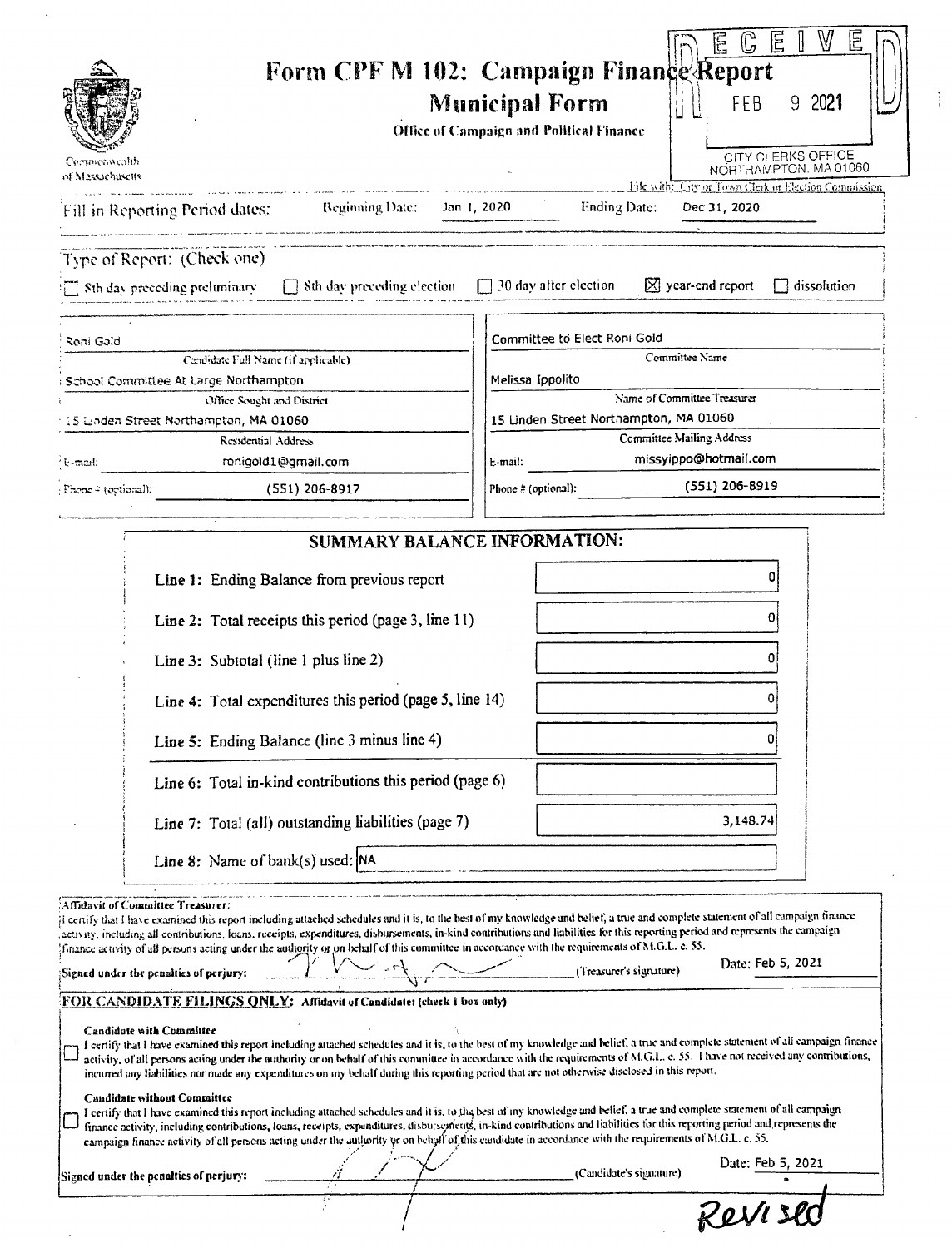#### SCHEDULE A: RECEIPTS

M.G.L. c. 55 requires that the name and residential address be reported, in alphabetical order, for all receipts over \$50 in a calendar year. Committees must keep detailed accounts and records of all receipts, but need only itemize those receipts over \$50. In addition, the occupation and employer must be reported for all persons who contribute\$ 200 or more in <sup>a</sup> calendar year.

A" Schedule A: Receipts" attachment is available to complete, print and attach to this report, if additional pages are required to report all receipts. Please include your committee name and a page number on each page.)

| <b>Date Received</b>                                       | <b>Name and Residential Address</b><br>(alphabetical listing required) | Amount      | <b>Occupation &amp; Employer</b><br>(for contributions of \$200 or more) |
|------------------------------------------------------------|------------------------------------------------------------------------|-------------|--------------------------------------------------------------------------|
| <b>NA</b>                                                  | <b>NA</b>                                                              |             | <b>NA</b>                                                                |
|                                                            |                                                                        |             |                                                                          |
|                                                            |                                                                        |             |                                                                          |
|                                                            |                                                                        |             |                                                                          |
|                                                            |                                                                        |             |                                                                          |
|                                                            |                                                                        |             |                                                                          |
|                                                            |                                                                        |             |                                                                          |
|                                                            |                                                                        |             |                                                                          |
|                                                            |                                                                        |             |                                                                          |
|                                                            |                                                                        |             |                                                                          |
|                                                            |                                                                        |             |                                                                          |
|                                                            |                                                                        |             | $\chi$                                                                   |
| Line 9: Total Receipts over \$50 (or listed above)         |                                                                        | 0           |                                                                          |
| Line 10: Total Receipts \$50 and under* (not listed above) |                                                                        | 0           |                                                                          |
|                                                            | Line 11: TOTAL RECEIPTS IN THE PERIOD                                  | $\mathbf 0$ | Enter on page 1, line 2<br>$\leftarrow$                                  |

If you have itemized receipts of \$50 and under, include them in line 9. Line 10 should include only those receipts not itemized above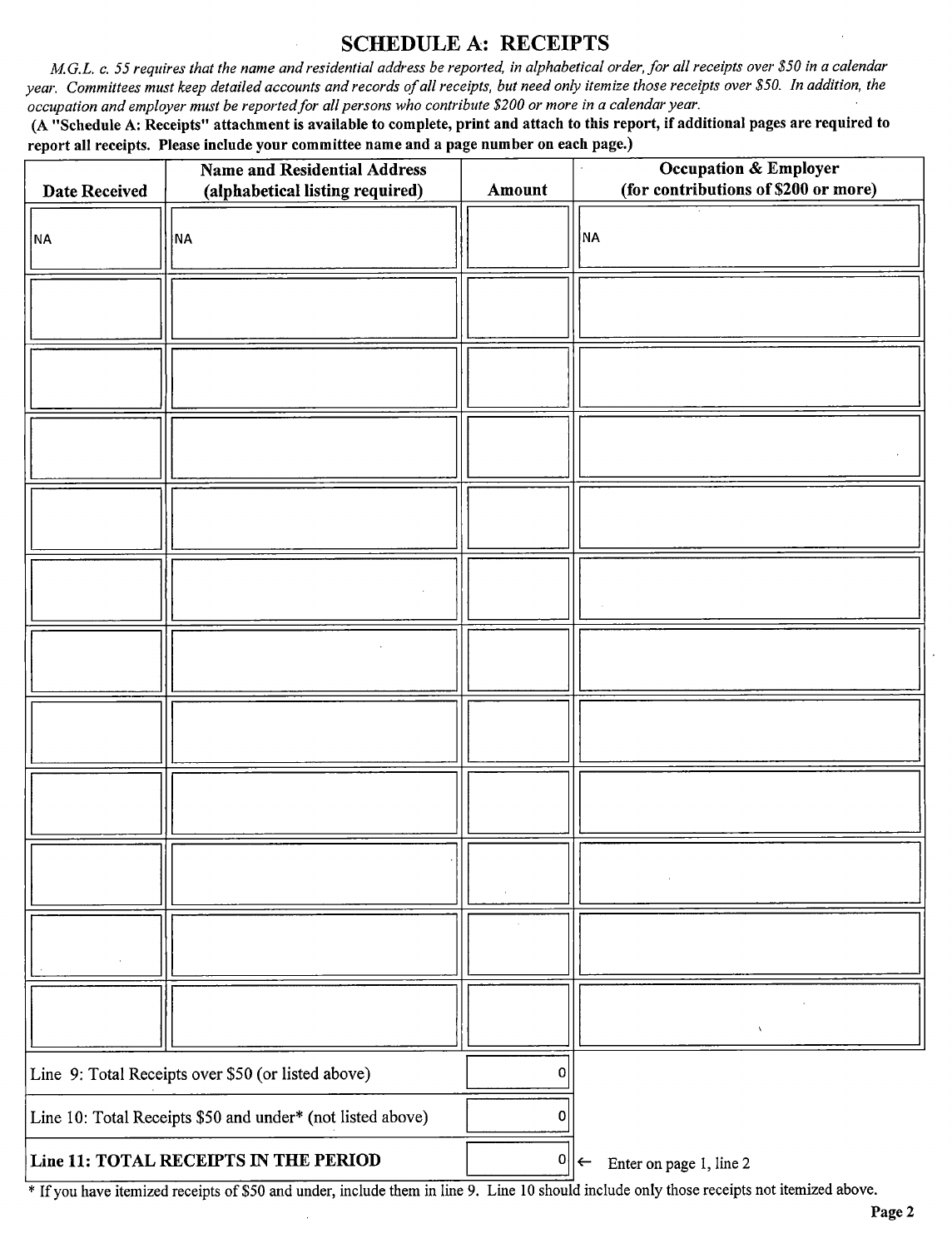## SCHEDULE A: RECEIPTS (continued)

 $\alpha$ 

| <b>Date Received</b>                                       | <b>Name and Residential Address</b><br>(alphabetical listing required) | Amount    | $\mathcal{L}$<br><b>Occupation &amp; Employer</b><br>(for contributions of \$200 or more) |
|------------------------------------------------------------|------------------------------------------------------------------------|-----------|-------------------------------------------------------------------------------------------|
| NA                                                         | NA                                                                     |           | <b>NA</b>                                                                                 |
|                                                            |                                                                        |           |                                                                                           |
|                                                            |                                                                        |           |                                                                                           |
|                                                            |                                                                        |           |                                                                                           |
|                                                            |                                                                        |           |                                                                                           |
|                                                            |                                                                        |           |                                                                                           |
|                                                            |                                                                        |           |                                                                                           |
|                                                            |                                                                        |           |                                                                                           |
|                                                            |                                                                        |           |                                                                                           |
|                                                            |                                                                        |           |                                                                                           |
|                                                            |                                                                        |           |                                                                                           |
|                                                            |                                                                        |           |                                                                                           |
|                                                            | N                                                                      |           |                                                                                           |
| Line 9: Total Receipts over \$50 (or listed above)         |                                                                        | $\pmb{0}$ |                                                                                           |
| Line 10: Total Receipts \$50 and under* (not listed above) |                                                                        | 0         |                                                                                           |
| Line 11: TOTAL RECEIPTS IN THE PERIOD                      |                                                                        |           | $0  \leftarrow$<br>Enter on page 1, line 2                                                |

<sup>\*</sup> If you have itemized receipts of \$50 and under, include them in line 9. Line 10 should include only those receipts not itemized above.

 $\hat{\boldsymbol{\beta}}$ 

 $\ddot{\phantom{a}}$ 

 $\bar{\mathcal{A}}$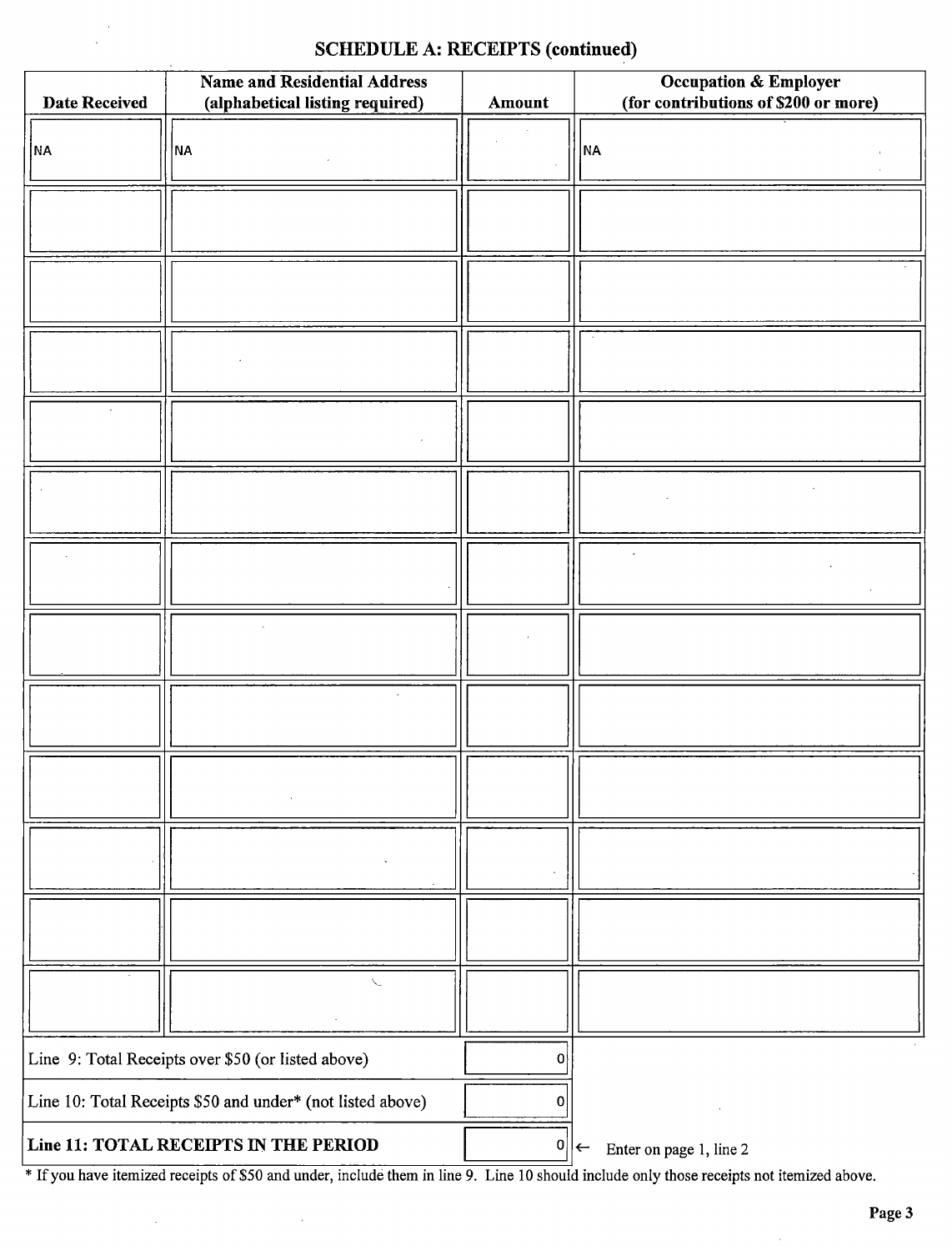#### SCHEDULE B: EXPENDITURES

M.G.L. c. 55 requires committees to list, in alphabetical order, all expenditures over\$ 50 in a reporting period. Committees must keep detailed accounts and records of all expenditures, but need only itemize those over \$50. Expenditures \$50 and under may be added together, from committee records, and reported on line 13.

A" Schedule B: Expenditures" attachment is available to complete, print and attach to this report, if additional pages are required to report all expenditures. Please include your committee name and a page number on each page.)

| Date Paid | To Whom Paid<br>(alphabetical listing) | <b>Address</b>                                                 | <b>Purpose of Expenditure</b> | Amount |
|-----------|----------------------------------------|----------------------------------------------------------------|-------------------------------|--------|
| ∣NA       | NA                                     | <b>NA</b>                                                      | NA                            |        |
|           |                                        |                                                                |                               |        |
|           |                                        |                                                                |                               |        |
|           |                                        |                                                                |                               |        |
|           |                                        |                                                                |                               |        |
|           |                                        |                                                                |                               |        |
|           |                                        |                                                                |                               |        |
|           |                                        |                                                                |                               |        |
|           |                                        |                                                                |                               |        |
|           |                                        |                                                                |                               |        |
|           |                                        |                                                                |                               |        |
|           |                                        |                                                                |                               |        |
|           |                                        | Line 12: Total Expenditures over \$50 (or listed above)        |                               | 0      |
|           |                                        | Line 13: Total Expenditures \$50 and under* (not listed above) |                               | 0      |
|           | Enter on page 1, line $4 \rightarrow$  | Line 14: TOTAL EXPENDITURES IN THE PERIOD                      |                               | 0      |

If you have itemized expenditures of\$ <sup>50</sup> and under, include them in line 12. Line <sup>13</sup> should include only those expenditures not itemized above. **Page 4** and the set of the set of the set of the set of the set of the set of the set of the set of the set of the set of the set of the set of the set of the set of the set of the set of the set of the set of the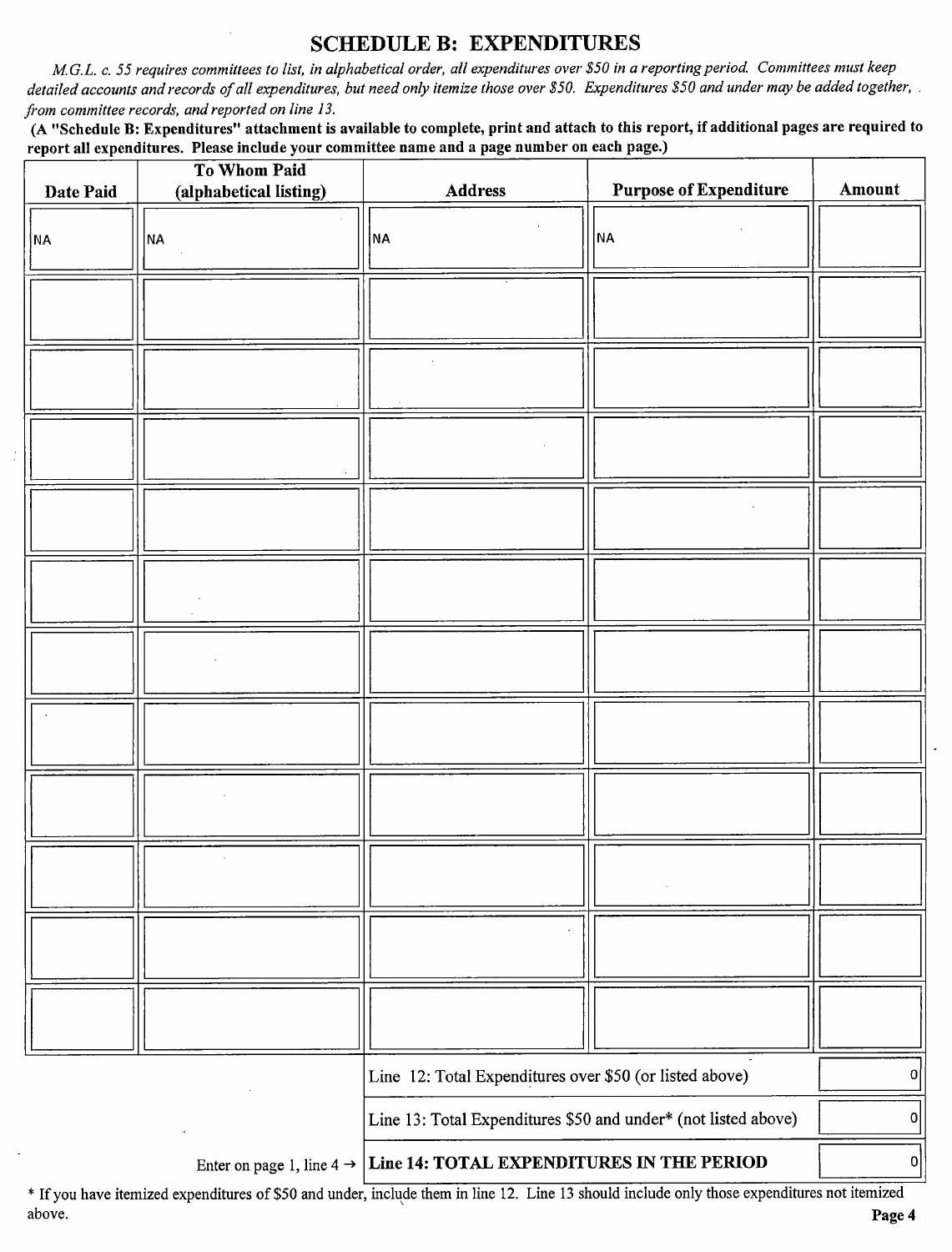### SCHEDULE B: EXPENDITURES (continued)

| Date Paid                                                                             | To Whom Paid<br>(alphabetical listing) | Address                                           | <b>Purpose of Expenditure</b> | Amount         |
|---------------------------------------------------------------------------------------|----------------------------------------|---------------------------------------------------|-------------------------------|----------------|
|                                                                                       |                                        |                                                   |                               |                |
| NA                                                                                    | <b>NA</b>                              | NA                                                | NA)                           |                |
|                                                                                       |                                        |                                                   |                               |                |
|                                                                                       |                                        |                                                   |                               |                |
|                                                                                       |                                        |                                                   |                               |                |
|                                                                                       |                                        |                                                   |                               |                |
|                                                                                       |                                        |                                                   |                               |                |
|                                                                                       |                                        |                                                   |                               |                |
|                                                                                       |                                        |                                                   |                               |                |
|                                                                                       |                                        |                                                   |                               |                |
|                                                                                       |                                        |                                                   |                               |                |
|                                                                                       |                                        |                                                   |                               |                |
|                                                                                       |                                        |                                                   |                               |                |
|                                                                                       |                                        |                                                   |                               |                |
|                                                                                       |                                        |                                                   |                               |                |
|                                                                                       |                                        |                                                   |                               |                |
|                                                                                       |                                        |                                                   |                               |                |
|                                                                                       |                                        |                                                   |                               |                |
|                                                                                       |                                        |                                                   |                               |                |
|                                                                                       |                                        |                                                   |                               |                |
|                                                                                       |                                        |                                                   |                               |                |
|                                                                                       |                                        |                                                   |                               |                |
|                                                                                       |                                        |                                                   |                               |                |
|                                                                                       |                                        |                                                   |                               |                |
|                                                                                       |                                        |                                                   |                               |                |
|                                                                                       |                                        |                                                   |                               |                |
|                                                                                       |                                        |                                                   |                               |                |
|                                                                                       |                                        |                                                   |                               |                |
|                                                                                       |                                        | Line 12: Expenditures over \$50 (or listed above) |                               | 0              |
|                                                                                       |                                        |                                                   |                               | $\overline{0}$ |
| Line 13: Expenditures \$50 and under* (not listed above)                              |                                        |                                                   |                               |                |
| Enter on page 1, line $4 \rightarrow$ Line 14: TOTAL EXPENDITURES IN THE PERIOD<br> 0 |                                        |                                                   |                               |                |

If you have itemized expenditures of\$ <sup>50</sup> and under, include them in line 12. Line <sup>13</sup> should include only those expenditures not itemized above.

ł,

 $\ddot{\phantom{0}}$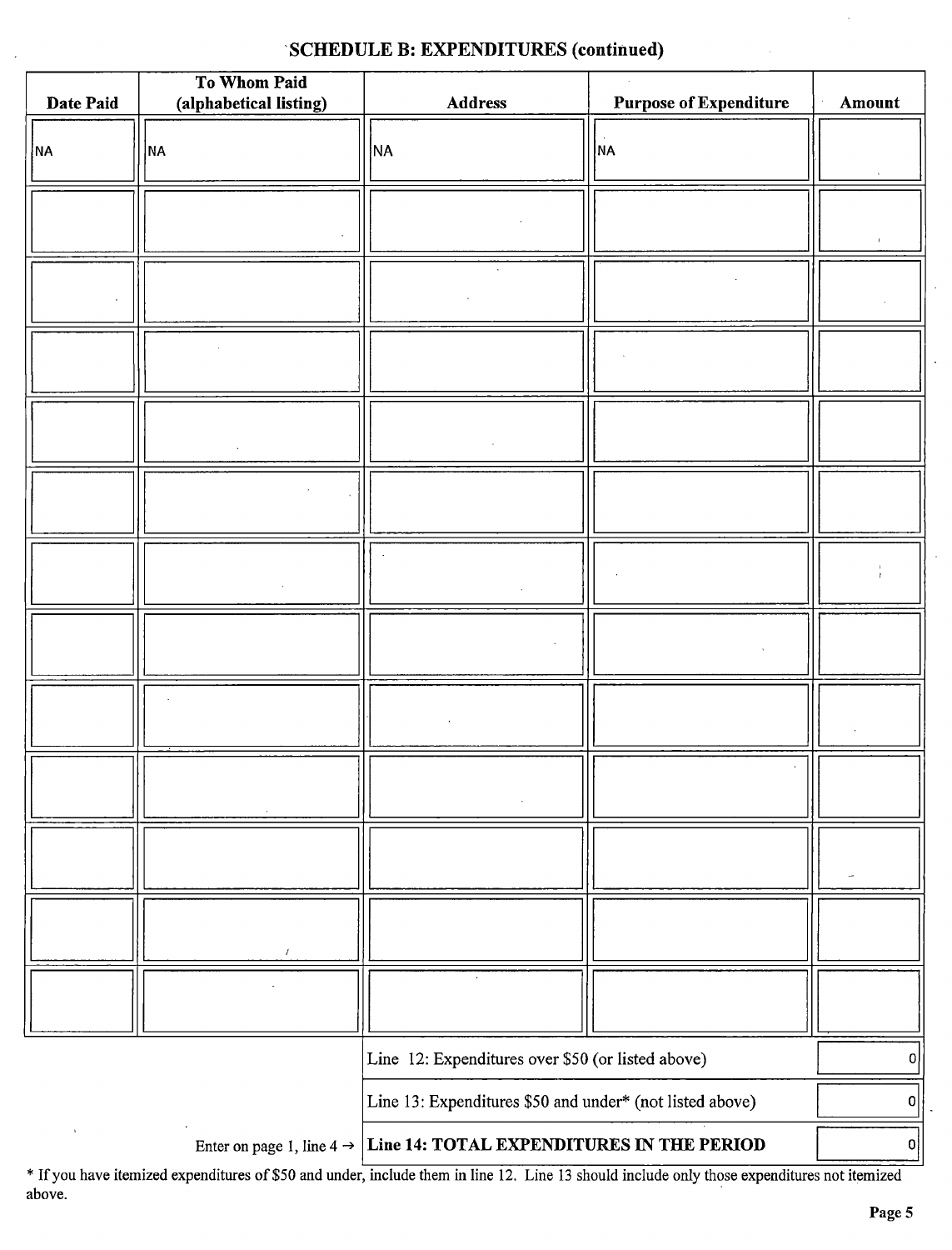## SCHEDULE C: " IN-KIND" CONTRIBUTIONS

Please itemize contributors who have made in-kind contributions of more than \$50. In-kind contributions \$50 and under may be added together from the committee's records and included in line 16 on page 1.

| <b>Date Received</b> | From Whom Received* | <b>Residential Address</b>                                                 | <b>Description of Contribution</b> | Value          |
|----------------------|---------------------|----------------------------------------------------------------------------|------------------------------------|----------------|
| ∣NA                  | <b>NA</b>           | NA                                                                         | <b>NA</b>                          |                |
|                      |                     |                                                                            |                                    |                |
|                      |                     |                                                                            |                                    |                |
|                      |                     |                                                                            |                                    |                |
|                      |                     |                                                                            |                                    |                |
|                      |                     |                                                                            |                                    |                |
|                      |                     |                                                                            |                                    |                |
|                      |                     |                                                                            |                                    |                |
|                      |                     |                                                                            |                                    |                |
|                      |                     |                                                                            |                                    |                |
|                      |                     |                                                                            |                                    |                |
|                      |                     |                                                                            |                                    |                |
|                      |                     | Line 15: In-Kind Contributions over \$50 (or listed above)                 |                                    | 이              |
|                      |                     | Line 16: In-Kind Contributions \$50 & under (not listed above)             |                                    | $\overline{0}$ |
|                      |                     | Enter on page 1, line $6 \rightarrow$ Line 17: TOTAL IN-KIND CONTRIBUTIONS |                                    | 0              |

\* If an in-kind contribution is received from a person who contributes more than \$50 in a calendar year, you must report the name and address of the contributor; in addition, if the contribution is \$200 or more, you must also report the contributor's occupation and employer.